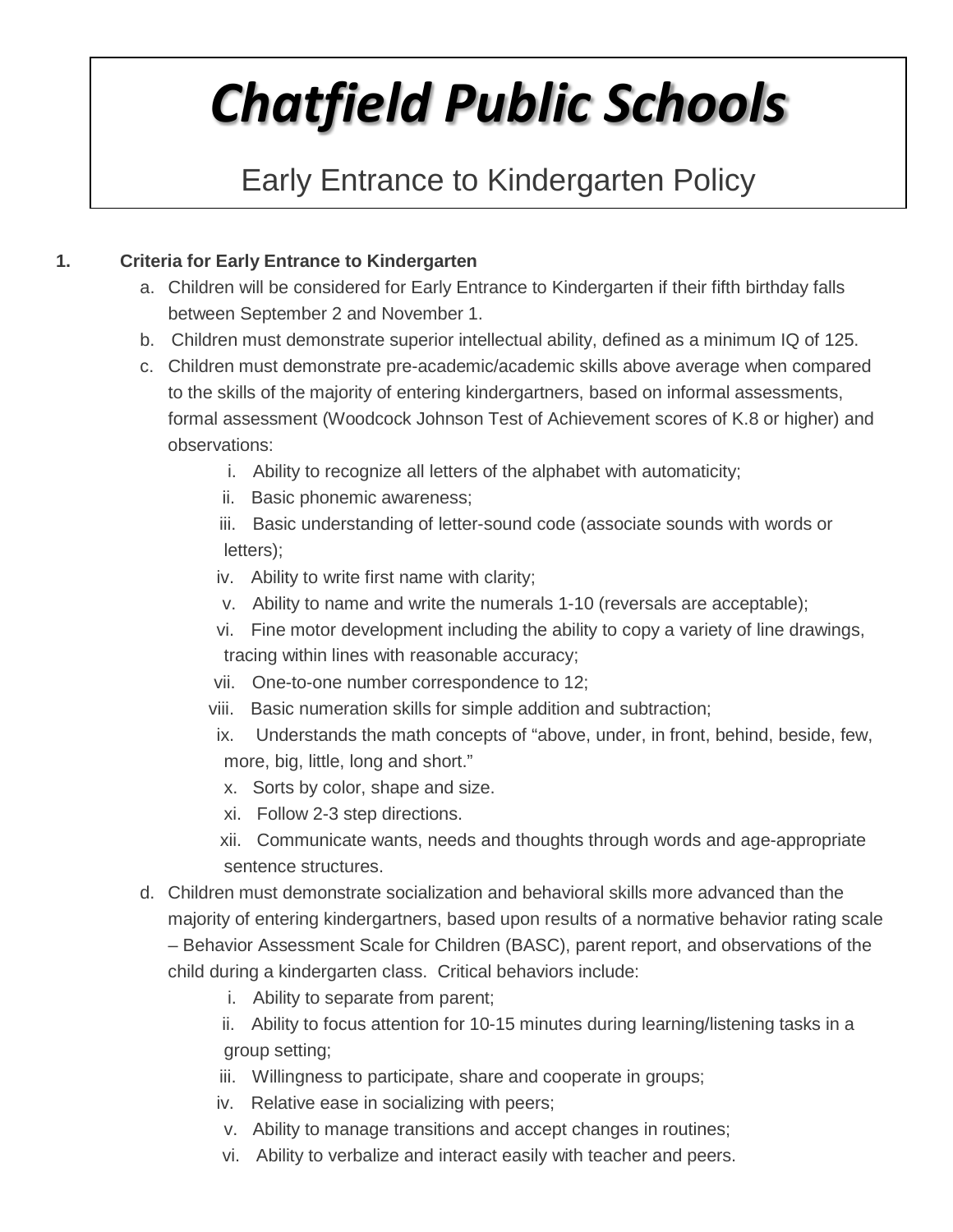### **2. Procedures**

- a. Parents may access this information on the district web page, or in the Chatfield Elementary School office.
- b. Between February 15<sup>th</sup> and May 1<sup>st</sup> parents may contact the elementary principal to request registration materials.
- c. After registration materials are returned, an appointment is made for an individual assessment at the school.
- d. The Process for Early entrance is explained in detail on the following page.

# **3. Decision Making**

- a. The results and recommendation for early entrance will be shared with parents and school principal through a written report.
- b. The principal will make the final decision.
- c. Children will enter kindergarten on a probationary admission or will not be admitted for Early Entrance but may enroll in kindergarten the following fall.
- d. School registration for early entrance to kindergarten will only be accepted after the full assessment has been completed and the child is found eligible.

# **4. Probationary Admission**

- a. At the end of the first quarter the school will notify the parent/guardian if the child is recommended to:
	- Continue in kindergarten; or
	- Withdraw for the remainder of the school year an return for Kindergarten the following fall.
- b. Probationary admission means that your child will be monitored to ensure that kindergarten is appropriate to his/her learning, social-emotional and developmental needs. If kindergarten is not an appropriate match for the needs of your child he or she may be removed from school and asked to enroll the following fall. Please have a back-up plan in the event that kindergarten is not appropriate for your child at this time. We highly recommend that the child attend a preschool program if kindergarten is not the best fit for your child.

If you are interested in more information regarding early entrance to Kindergarten please contact: Shane McBroom Chatfield Elementary Principal 507-867-4521 x4012 [smcbroom@chatfield.k12.mn.us](mailto:smcbroom@chatfield.k12.mn.us)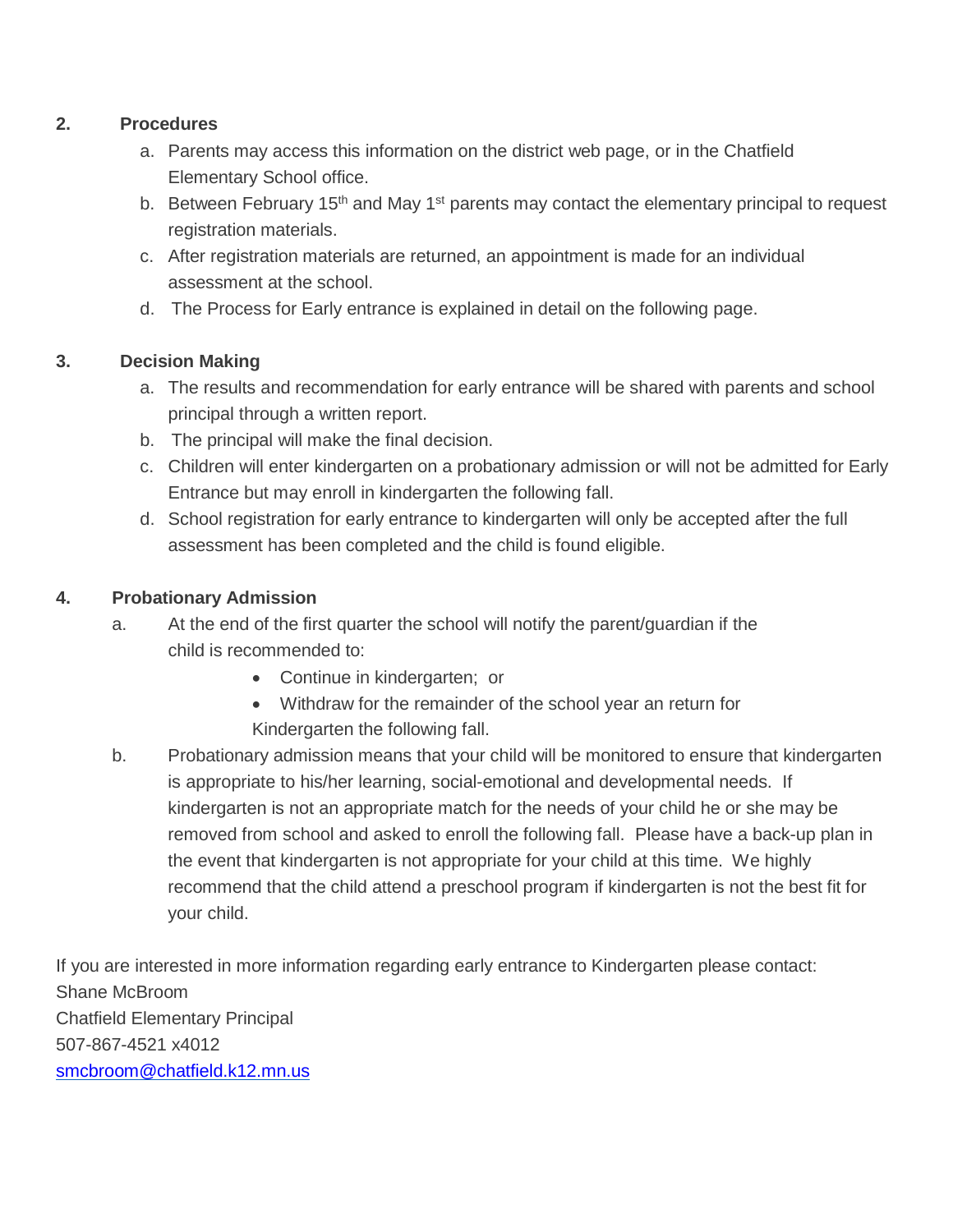# **The process of qualifying for the Early Entrance to Kindergarten consists of three steps:**

- 1. Appointment with school staff / Evaluation
- 2. Observation
- 3. Evaluation/CognitiveAssessment

After each step, children who have met the criteria established for that particular step will be authorized to continue in the Early Entrance to Kindergarten assessment process.

#### **Appointment at the School (April/May)**

Parents will have a scheduled appointment with a school staff member to complete the Woodcock Johnson Tests of Achievement. If the child receives a score of K.8 or higher, an observation will be scheduled for the kindergarten experience.

#### **Observation (May)**

The School will notify the parent/legal guardian with the date and time of their child's kindergarten observation. Administration, Early Childhood Staff and a Kindergarten Staff will observe the child. Rescheduling is usually not possible.

#### **Observation Results (Late May/ Early June)**

The school will notify the parent/legal guardian via letter if the child:

- Is recommended to proceed to the Evaluation/Cognitive Assessment process; or
- Is not recommended for Early Entrance to Kindergarten.

If the child is recommended to proceed to the Evaluation/Cognitive Assessment process, the school will provide the parent/guardian with information on the next step.

#### **Evaluation/Cognitive Assessment (June)**

For those children recommended to proceed to the Evaluation/Cognitive Assessment step, the school will provide the name of the person/organization who can administer a Cognitive Assessment for your child. The minimum IQ requirement is 125. (Evaluation must be completed by June 30).

#### **Evaluation Results (by July 30)**

The Enrollment Center will notify the parent/legal guardian via letter if the child:

- May enter kindergarten early on a probationary admission; or
- Will not be admitted for Early Entrance but may enroll in kindergarten the following fall.

If the child is recommended for probationary admission, the school will provide the parent/guardian with the information needed to enroll the child in kindergarten.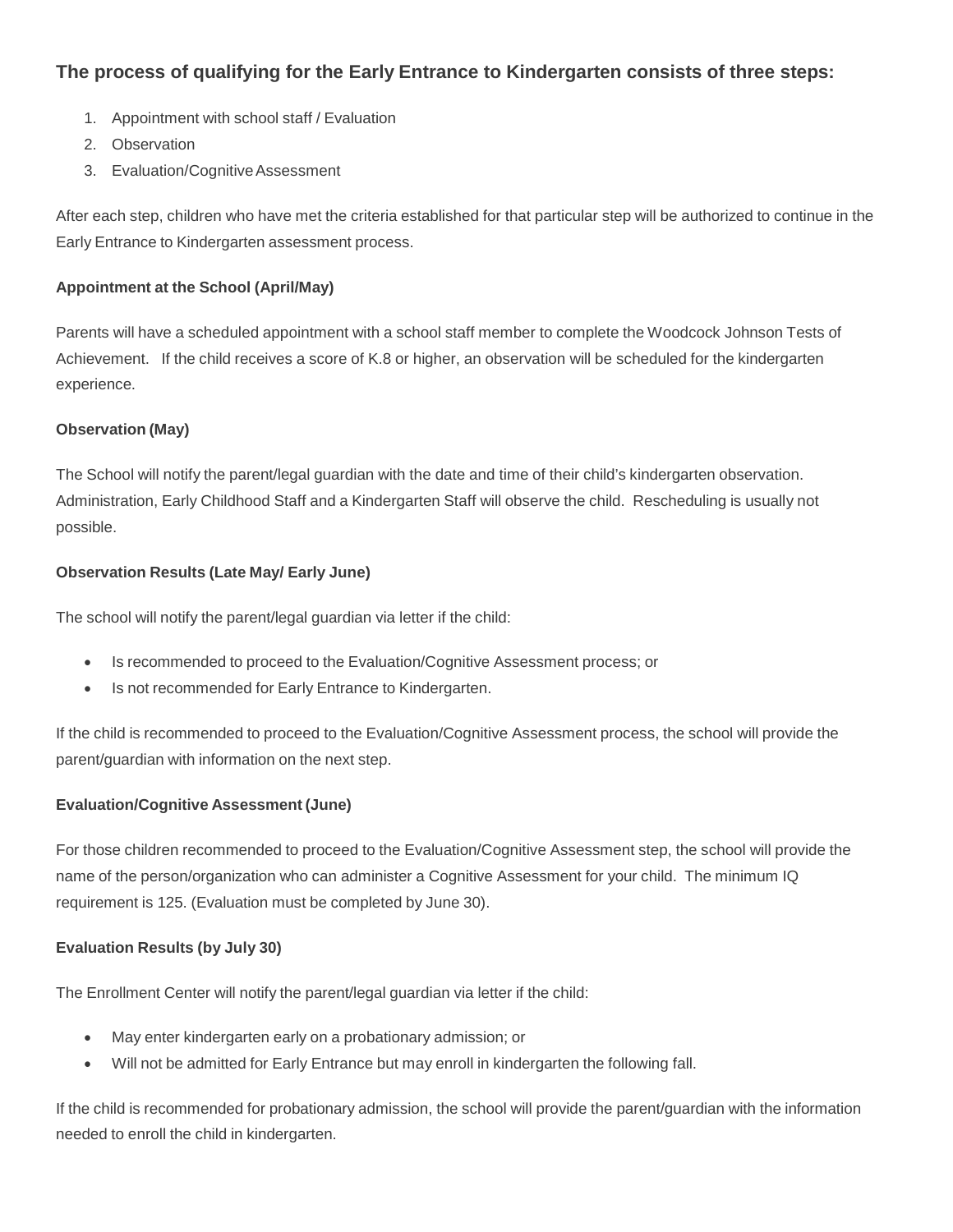# Chatfield Public Schools Early Entrance to Kindergarten Application

| <b>STUDENT</b> |
|----------------|
|                |

| Last                                                                                                                                                   |                     | First |                  |                     | Middle                       |                                      |
|--------------------------------------------------------------------------------------------------------------------------------------------------------|---------------------|-------|------------------|---------------------|------------------------------|--------------------------------------|
|                                                                                                                                                        |                     |       |                  |                     |                              |                                      |
| Gender<br>_____Male                                                                                                                                    | ____Female          | month | day              |                     | year                         |                                      |
| 2.<br><b>SIBLINGS</b>                                                                                                                                  |                     |       |                  |                     |                              |                                      |
| Name                                                                                                                                                   |                     |       | <b>Birthdate</b> |                     |                              |                                      |
|                                                                                                                                                        |                     |       |                  |                     |                              |                                      |
| 3.<br><b>EARLY ENTRANCE PREPARATION</b>                                                                                                                |                     |       |                  |                     |                              |                                      |
| Please list your child's experience with groups of other children away from his/her parent(s)/guardian(s), such as nursery<br>school, preschool, etc.: |                     |       |                  |                     |                              |                                      |
| Name of Facility / Provider                                                                                                                            | <b>Phone Number</b> |       |                  | Dates of Attendance |                              |                                      |
| <u> 1989 - Johann Barnett, fransk politik (</u>                                                                                                        |                     |       |                  |                     |                              | <u>/ to / / _ _ / _</u>              |
|                                                                                                                                                        |                     |       |                  |                     | ___/ _____ to______/ _______ |                                      |
|                                                                                                                                                        |                     |       |                  |                     | /____/_____to_____/______    |                                      |
|                                                                                                                                                        |                     |       |                  |                     |                              | ___/_________to______/______/_______ |
|                                                                                                                                                        |                     |       |                  |                     |                              |                                      |
| How do you think it would benefit your child to start school a year early?                                                                             |                     |       |                  |                     |                              |                                      |
|                                                                                                                                                        |                     |       |                  |                     |                              |                                      |
|                                                                                                                                                        |                     |       |                  |                     |                              |                                      |
|                                                                                                                                                        |                     |       |                  |                     |                              |                                      |
| In what ways does your child demonstrate above average intellectual and social readiness for school?                                                   |                     |       |                  |                     |                              |                                      |
|                                                                                                                                                        |                     |       |                  |                     |                              |                                      |
|                                                                                                                                                        |                     |       |                  |                     |                              |                                      |
|                                                                                                                                                        |                     |       |                  |                     |                              |                                      |
|                                                                                                                                                        |                     |       |                  |                     |                              |                                      |
|                                                                                                                                                        |                     |       |                  |                     |                              |                                      |

How does your child feel about school?